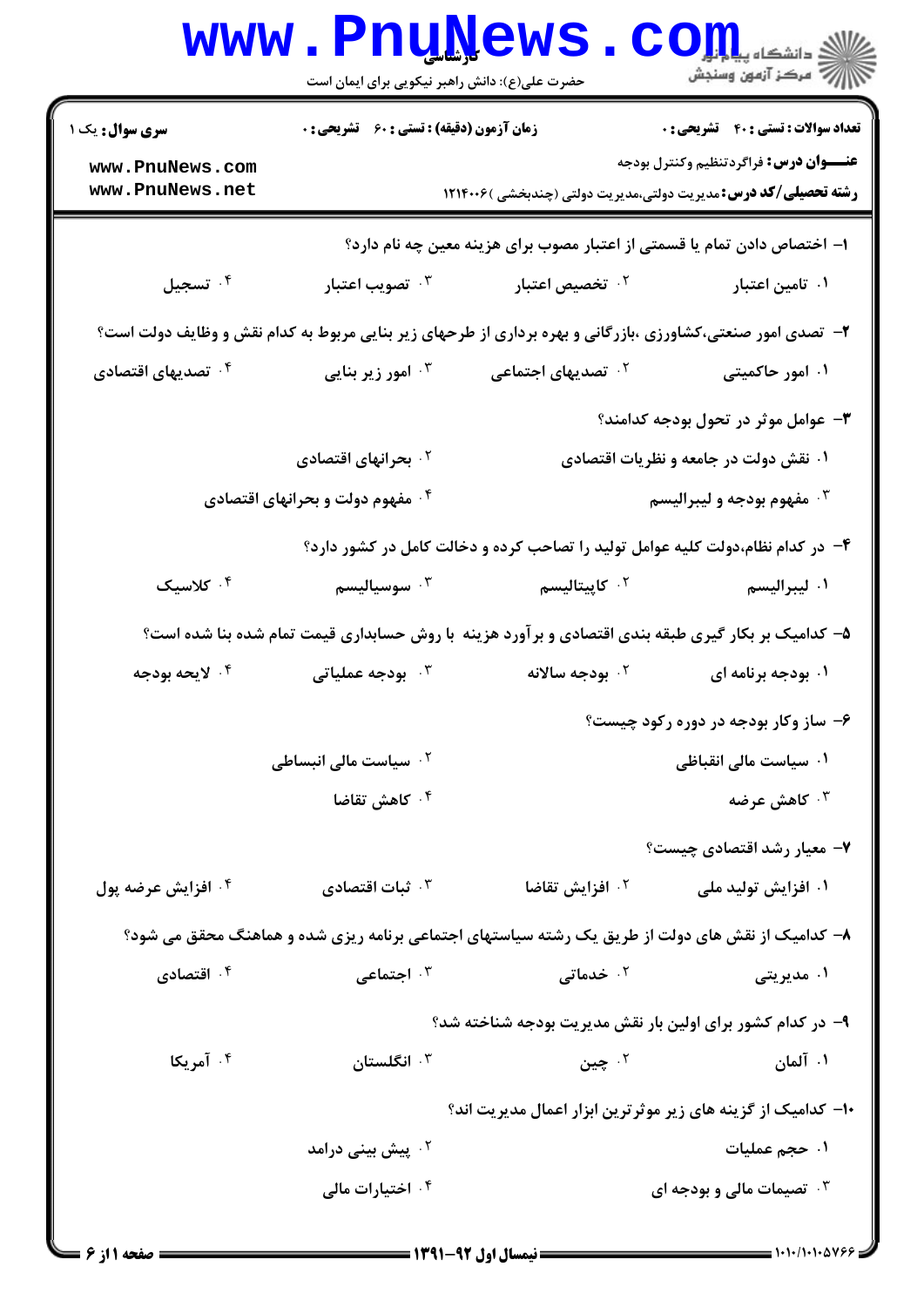|                                                                                                                                 | <b>www.PnuNews</b><br>حضرت علی(ع): دانش راهبر نیکویی برای ایمان است |                             | $\left\ \sum_{j=1}^N\sum_{j=1}^N\sum_{j=1}^N\sum_{j=1}^N\left\ \sum_{j=1}^N\sum_{j=1}^N\sum_{j=1}^N\right\ ^2\right\ $ |  |
|---------------------------------------------------------------------------------------------------------------------------------|---------------------------------------------------------------------|-----------------------------|------------------------------------------------------------------------------------------------------------------------|--|
| <b>سری سوال : ۱ یک</b>                                                                                                          | زمان آزمون (دقیقه) : تستی : 60 ٪ تشریحی : 0                         |                             | <b>تعداد سوالات : تستی : 40 ٪ تشریحی : 0</b>                                                                           |  |
| www.PnuNews.com                                                                                                                 |                                                                     |                             | <b>عنـــوان درس:</b> فراگردتنظیم وکنترل بودجه                                                                          |  |
| www.PnuNews.net                                                                                                                 |                                                                     |                             | <b>رشته تحصیلی/کد درس:</b> مدیریت دولتی،مدیریت دولتی (چندبخشی )۱۲۱۴۰۰۶                                                 |  |
|                                                                                                                                 | 11- از راههای هدایتگرانه انعطاف در بودجه کدام است؟                  |                             |                                                                                                                        |  |
|                                                                                                                                 | ۰ <sup>۲</sup> سازماندهی بودجه                                      |                             | ۰۱ جابجایی اعتبارات مصوب                                                                                               |  |
|                                                                                                                                 | ۰۴ تمرکز در بودجه                                                   |                             | تصمیمات مالی $\cdot$                                                                                                   |  |
|                                                                                                                                 |                                                                     |                             | ۱۲- براساس کدام اصل بودجه باید به تفصیل و به صورت ریز تهیه شود و به تصویب مجلس برسد؟                                   |  |
| ۰ <sup>۴</sup> اصل تخصیص                                                                                                        | اصل وحدت $\cdot$ "                                                  | ۰ <sup>۲</sup> اصل شاملیت   | ۰۱ اصل کاملیت                                                                                                          |  |
|                                                                                                                                 |                                                                     |                             | ۱۳- کدام یک از اصول زیر ناظر بر اجرای بودجه است؟                                                                       |  |
| ۰۴ اصل تخصیص                                                                                                                    | اصل تمرکز عایدات $\cdot^{\mathtt{w}}$                               | <sup>٢</sup> ٠ اصل كامليت   | ۰۱ اصل شاملیت                                                                                                          |  |
|                                                                                                                                 |                                                                     |                             | ۱۴– دوره رکود و بحران که در آمد عمومی کم می شود ،اشاره به کدام کسر بودجه دارد؟                                         |  |
|                                                                                                                                 | <b>گ کسر بودجه ناشی از شرایط اقتصادی</b>                            |                             | ۰۱ کسر بودجه اداری                                                                                                     |  |
|                                                                                                                                 | ۰ <sup>۴</sup> کسر بودجه مالی                                       |                             | ۰ <sup>۳ ک</sup> سر بودجه مبتنی بر توسعه اقتصادی                                                                       |  |
|                                                                                                                                 |                                                                     |                             | ۱۵– کدامیک از منابع تامین کسری بودجه ماهیت ضد تورمی داشته و در صورت عدم کنترل دولت منجر به رکود می شود؟                |  |
| ۰۴ نشر اسکناس                                                                                                                   | ۰ <sup>۳</sup> استقراض خارجی                                        | <sup>۲.</sup> استقراض بانکی | ۰۱ استقراض ملی                                                                                                         |  |
|                                                                                                                                 |                                                                     |                             | ۱۶- طبقه بندی اقتصادی با کدامیک از گزینه های زیر مرتبط است؟                                                            |  |
| ۰۴ درامد و هزینه                                                                                                                | در آمدهای بودجه $\cdot$ ۳                                           | ۰۲ هزينه                    | ۰۱ درآمد                                                                                                               |  |
|                                                                                                                                 |                                                                     |                             | ۱۷– به ترتیب با لاترین رقمهای درآمد عمومی ایران مربوط به کدام گزینه است؟                                               |  |
|                                                                                                                                 | <b>گ در آمد نفت و گاز -حق بیمه</b>                                  |                             | ۰۱ در آمد نفت و گاز-درآمد مالیاتی                                                                                      |  |
|                                                                                                                                 | <b>۴ . درآمد مالیاتی- درآمد نفت و گاز</b>                           |                             | در آمد نفت و گاز -در امد شرکتهای دولتی $\cdot$                                                                         |  |
|                                                                                                                                 |                                                                     |                             | ۱۸- استقراض از بانک و فروش اوراق مشارکت جز کدامیک از گروه های درامد است؟                                               |  |
| <sup>۲ .</sup> درامد حاصل از واگذاری دارائی های سرمایه گذاری                                                                    |                                                                     |                             | ۰۱ در آمد عملیاتی                                                                                                      |  |
|                                                                                                                                 | ۰۴ در آمدهای واقعی                                                  |                             | ۰۳ در آمد حاصل از واگذاری دارائی های مالی                                                                              |  |
| ۱۹- تفکیک هزینه های کالاها از خدمات و هزینه های جاری از سرمایه ای و تقسیم هزینه ها به اجزا ریزتر از اصول کدام طبقه<br>بندی است؟ |                                                                     |                             |                                                                                                                        |  |
|                                                                                                                                 | ۰ <sup>۲</sup> طبقه بندی محاسباتی                                   |                             | ۰۱ طبقه بندی عملیات                                                                                                    |  |
| ۰ <sup>۴</sup> طبقه بندی سازمانی                                                                                                |                                                                     |                             | ظبقه بندى اقتصادى $\cdot$                                                                                              |  |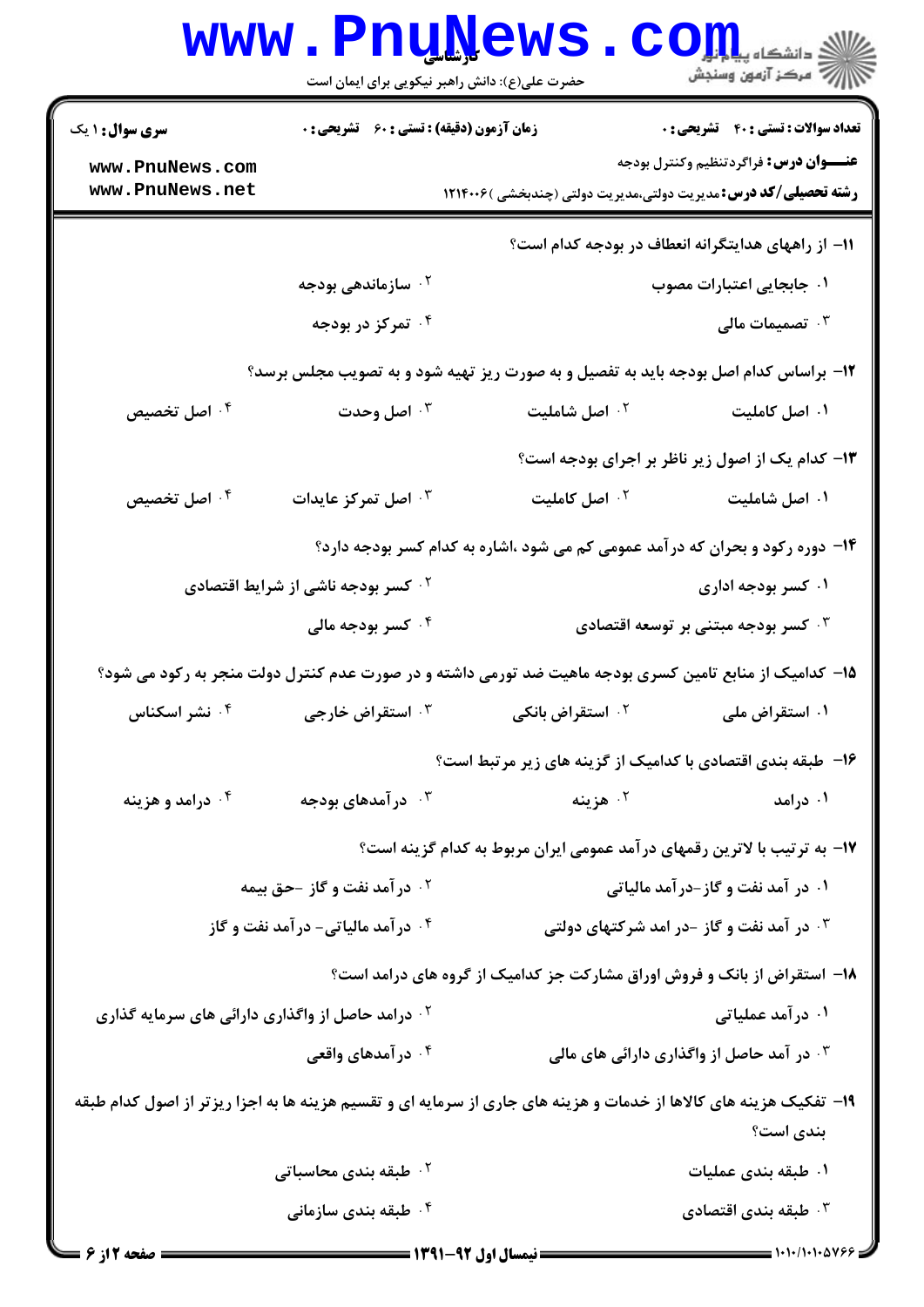| www.PnuNews                              | $\mathop{\hbox{\rm\,}}\nolimits\, \mathop{\hbox{\rm\,}}\nolimits$<br>رآ - مرڪز آزمون وسنڊش<br>حضرت علی(ع): دانش راهبر نیکویی برای ایمان است |
|------------------------------------------|---------------------------------------------------------------------------------------------------------------------------------------------|
| <b>سری سوال :</b> ۱ یک                   | <b>زمان آزمون (دقیقه) : تستی : 60 ٪ تشریحی : 0</b><br><b>تعداد سوالات : تستی : 40 قشریحی : 0</b>                                            |
| www.PnuNews.com<br>www.PnuNews.net       | <b>عنـــوان درس:</b> فراگردتنظیم وکنترل بودجه<br><b>رشته تحصیلی/کد درس:</b> مدیریت دولتی،مدیریت دولتی (چندبخشی )۱۲۱۴۰۰۶                     |
|                                          |                                                                                                                                             |
|                                          | ۲۰- عالی ترین رکن تصمیم گیری در شرکتهای دولتی کدام است؟                                                                                     |
| ۰ <sup>۲</sup> معاون رئیس جمهور          | ۰۱ یکی از وزرا                                                                                                                              |
| ۰۴ مجمع عمومی شرکت                       | مدير عامل $\cdot^7$                                                                                                                         |
|                                          | <b>۲۱</b> - بهداشت و منابع آب به ترتیب مربوط به کدامیک از امور عملیاتی در ایران است؟                                                        |
| ۰ <sup>۲</sup> امور اجتماعی-امور اقتصادی | ۰۱ امورعمومی-امورعمومی                                                                                                                      |
| ۰۴ امور عمومی -امور اجتماعی              | ۰۳ امور عمومی-امور اقتصادی                                                                                                                  |
|                                          | ۲۲- اعتباراتی که مصرف آنها ضروری است ولی ًقابل تفکیک به برنامه ها نبوده و سهم دستگاههای اجرای از آنها روشن<br>نیست،چه نام دارند؟            |
| ردیفهای نا متمرکز $\cdot$ ۲              | ۰۱ سیاست گذاری مالی                                                                                                                         |
| ۰۴ طرح                                   | دیفهای متمرکز $\cdot$                                                                                                                       |
|                                          | <b>۲۳</b> - کدامیک از ویژگیهای نظام بودجهGFS نیست؟                                                                                          |
|                                          | ۰۱ تفکیک هزینه های جاری و سرمایه ای                                                                                                         |
|                                          | <sup>۲</sup> ۰ هماهنگی ارقام بودجه با نظام حسابهای ملی                                                                                      |
|                                          | ۰۳ هماهنگی متغیرهای اماری بودجه با مفاهیم اقتصادی                                                                                           |
|                                          | ۰۴ ارائه چارچوب تحلیل از دادو ستدها                                                                                                         |
|                                          | ۲۴- برنامه چهارم توسعه به ترتیب در چند سطح وبا چند هدف ارائه شده است؟                                                                       |
| ۰ <sup>۲</sup> سه سطح- چهار هدف          | ۰۱ چهار سطح-چهار هدف                                                                                                                        |
| ۰۴ سه سطح -سه هدف                        | جهار سطح-سه هدف $\cdot^7$                                                                                                                   |
|                                          | ۲۵- هدف از تهیه گزارش اقتصادی سالانه چیست؟                                                                                                  |
|                                          | ۰۱ بررسی بودجه کل کشور                                                                                                                      |
|                                          | <sup>۲ .</sup> تعیین موقعیت تعادل مالی و جهت گیریهای اساسی دولت                                                                             |
|                                          | ۰ <sup>۳</sup> تعیین خط مشی بودجه ای                                                                                                        |
|                                          | ۰۴ تصویب اصول و سیاستهای بودجه                                                                                                              |
|                                          |                                                                                                                                             |
| = صفحه 13 ز 6 <b>=</b>                   | = ۱۰۱۰/۱۰۱۰۵۷۶۶ =                                                                                                                           |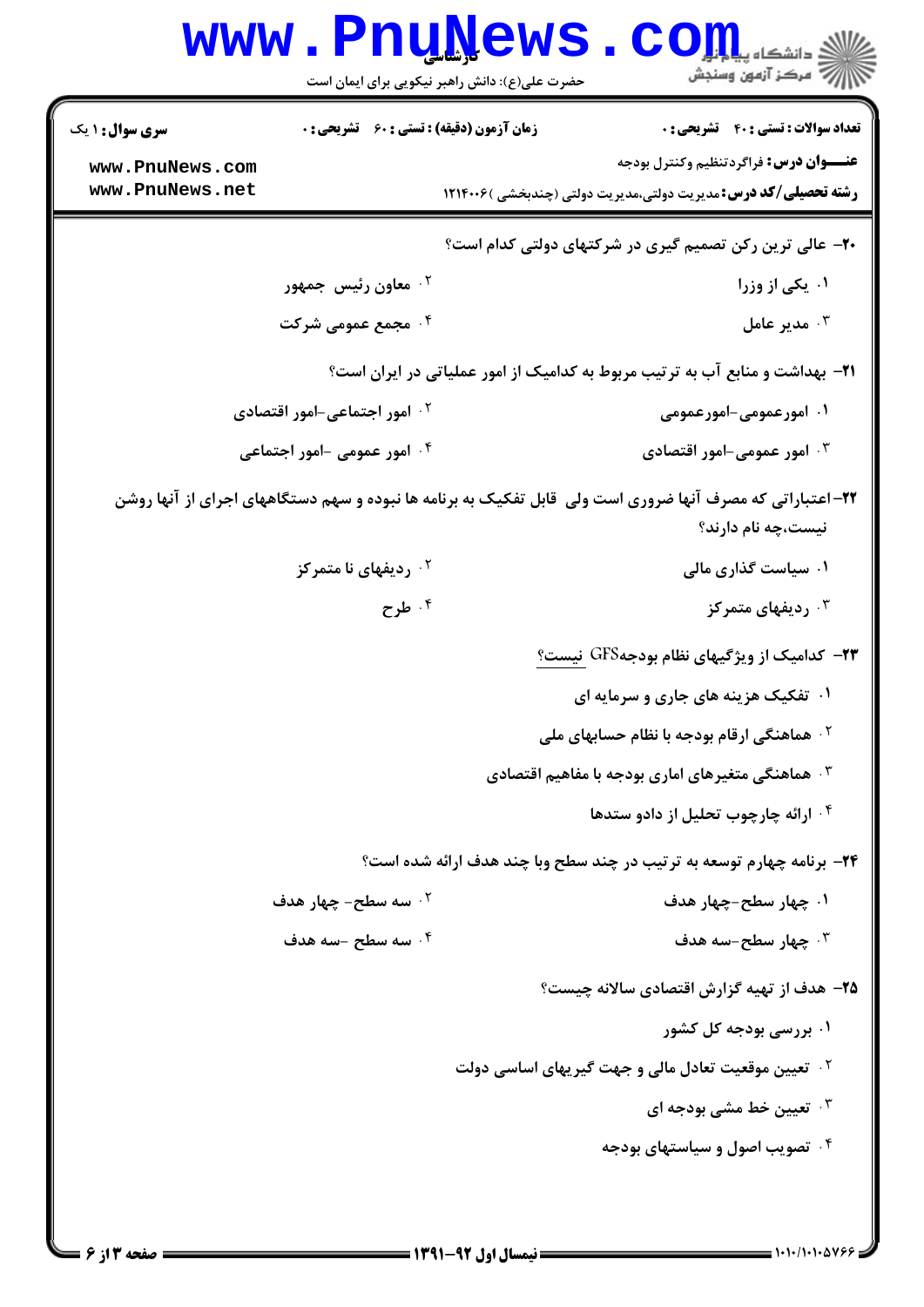|                                                                                                                  | <b>www.PnuNews</b>                                 | حضرت علی(ع): دانش راهبر نیکویی برای ایمان است | الا دانشگاه پیامبرا<br>از دانشگاه پیامبران                                                                              |  |
|------------------------------------------------------------------------------------------------------------------|----------------------------------------------------|-----------------------------------------------|-------------------------------------------------------------------------------------------------------------------------|--|
| <b>سری سوال : ۱ یک</b>                                                                                           | <b>زمان آزمون (دقیقه) : تستی : 60 ٪ تشریحی : 0</b> |                                               | <b>تعداد سوالات : تستي : 40 - تشريحي : 0</b>                                                                            |  |
| www.PnuNews.com<br>www.PnuNews.net                                                                               |                                                    |                                               | <b>عنـــوان درس:</b> فراگردتنظیم وکنترل بودجه<br><b>رشته تحصیلی/کد درس:</b> مدیریت دولتی،مدیریت دولتی (چندبخشی )۱۲۱۴۰۰۶ |  |
| ۲۶- ضوابط مالی و رهنمودهای اجرائی از اجزاء کدام یک از گزینه های زیر است؟                                         |                                                    |                                               |                                                                                                                         |  |
|                                                                                                                  | ۰ <sup>۲</sup> گزارش اقتصادی سالانه                |                                               | ۰۱ سیاست بودجه                                                                                                          |  |
|                                                                                                                  | ۰۴ بخشنامه بودجه                                   |                                               | ۰۳ لايحه بودجه                                                                                                          |  |
| ۲۷– تعیین اعتبارات هزینه ای و سرمایه ای استان با توجه به در آمدهای استانی توسط چه مرجعی در استانها صورت می گیرد؟ |                                                    |                                               |                                                                                                                         |  |
|                                                                                                                  | ۰ <sup>۲</sup> دفتر توسعه استان                    |                                               | ۰۱ سازمان مدیریت و برنامه ریزی استان                                                                                    |  |
|                                                                                                                  | ۰۴ شورای برنامه ریزی و توسعه استان                 |                                               | ۰ <sup>۳</sup> دفتر هماهنگی امور استان                                                                                  |  |
|                                                                                                                  |                                                    |                                               | ۲۸- مسئولیت نظارت بر اجرای بانک ها بر عهده چه مرجعی می باشد؟                                                            |  |
|                                                                                                                  | <sup>۲ .</sup> دبیرخانه شورای عالی بانکها          |                                               | ۰۱ شورایعالی بانکها                                                                                                     |  |
|                                                                                                                  | ۰۴ شورای اقتصاد                                    |                                               | ۰۳ مجمع امور بانکها                                                                                                     |  |
|                                                                                                                  |                                                    |                                               | ۲۹- برای مقایسه فعالیتهای ناهمگون در تصمیم گیری بودجه ای از کدام روش بررسی بودجه استفاده می شود؟                        |  |
|                                                                                                                  | <sup>۲ .</sup> ارزش نسبی                           |                                               | ۰۱ اثربخشی نسبی                                                                                                         |  |
|                                                                                                                  | ۰ <sup>۴</sup> مطلوبیت نهایی                       |                                               | <b>۰۳ تجزیه و تحلیل نهایی</b>                                                                                           |  |
|                                                                                                                  |                                                    |                                               | ۳۰– خلاصه بودجه کل کشور و خلاصه بودجه دستگاههای اجرایی جز کدامیک از قسمتهای متن لایحه بودجه اند؟                        |  |
| ۰۴ پیام بودجه                                                                                                    | جداول کلان $\cdot$                                 | ۰ <sup>۲</sup> تبصره ها                       | ۰۱ ماده واحده                                                                                                           |  |
|                                                                                                                  |                                                    |                                               | <b>31</b> - روش رای گیری برای تصویب بودجه بوسیله کدام مورد انجام می شود؟                                                |  |
| شفاهی $\cdot$ ۴                                                                                                  | ۰ <sup>۳</sup> کلید برقی                           | ورقه رای $\cdot$ ۲                            | ۰۱ قیام و قعود                                                                                                          |  |
|                                                                                                                  |                                                    |                                               | ۳۲- بطور خاص مسئولیت اجرایی بودجه بر عهده چه مراجعی است؟                                                                |  |
|                                                                                                                  |                                                    |                                               | ۰۱ قوه مجریه                                                                                                            |  |
|                                                                                                                  |                                                    |                                               | ۰ <sup>۲</sup> رئیس جمهور                                                                                               |  |
|                                                                                                                  |                                                    |                                               | دستگاهای اجرایی $\cdot^{\intercal}$                                                                                     |  |
|                                                                                                                  |                                                    |                                               | ۰۴ وزرات اقتصادو دارائی و سازمان مدیریت و برنامه ریزی <b>ب</b>                                                          |  |
|                                                                                                                  |                                                    |                                               |                                                                                                                         |  |
|                                                                                                                  |                                                    |                                               |                                                                                                                         |  |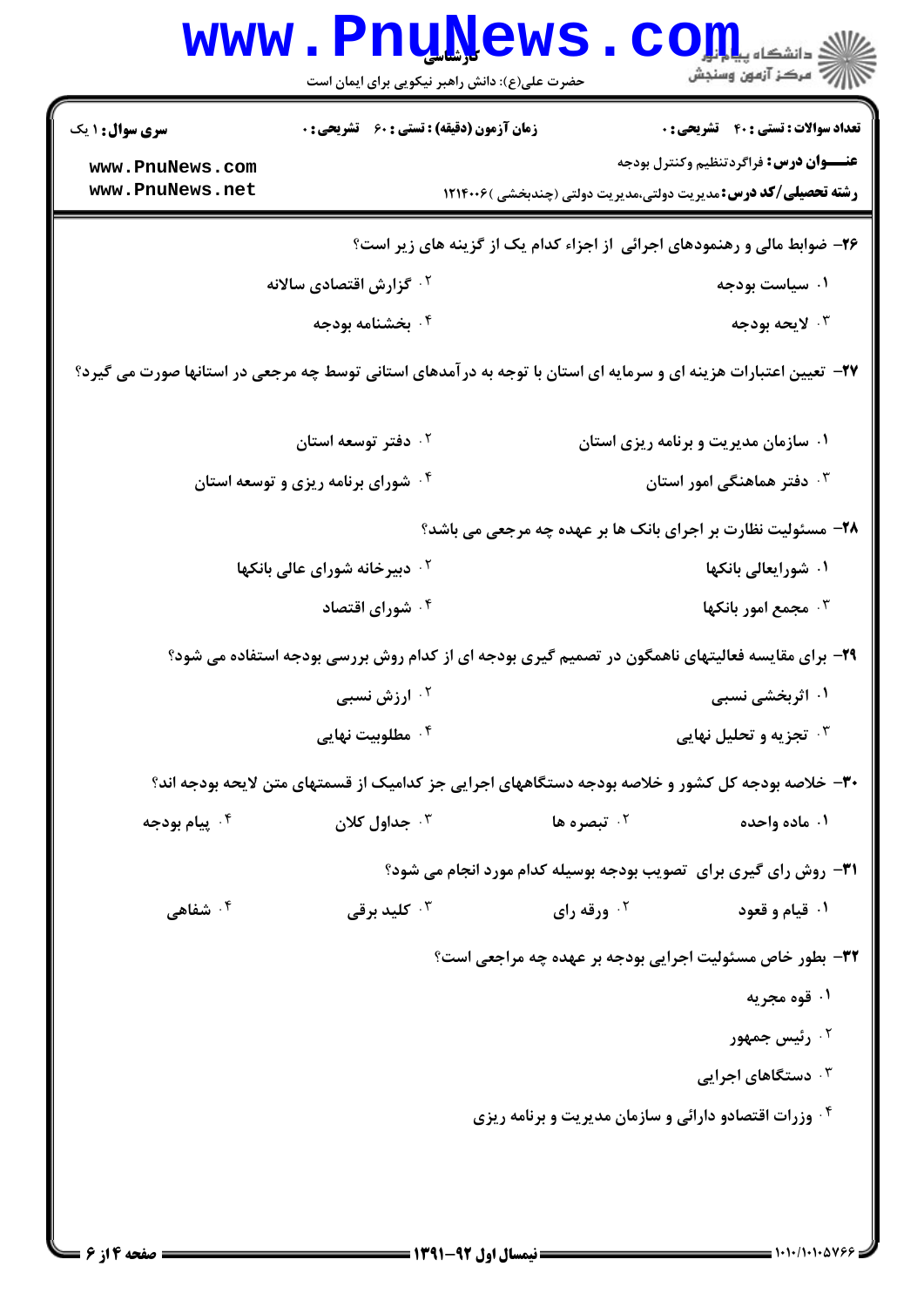|                                                                                                            | <b>www.PnuNews</b><br>حضرت علی(ع): دانش راهبر نیکویی برای ایمان است | $\mathop{\hbox{\bf CO}}\nolimits_{\rm J\hspace{-1pt}I\hspace{-1pt}I\hspace{-1pt}I\hspace{-1pt}I}$ and $\mathop{\hbox{\bf CO}}\nolimits_{\rm J\hspace{-1pt}I\hspace{-1pt}I\hspace{-1pt}I}$<br>ر آمرڪز آزمون وسنڊش |  |  |
|------------------------------------------------------------------------------------------------------------|---------------------------------------------------------------------|------------------------------------------------------------------------------------------------------------------------------------------------------------------------------------------------------------------|--|--|
| <b>سری سوال :</b> ۱ یک                                                                                     | <b>زمان آزمون (دقیقه) : تستی : 60 ٪ تشریحی : 0</b>                  | <b>تعداد سوالات : تستي : 40 قشريحي : 0</b>                                                                                                                                                                       |  |  |
| www.PnuNews.com                                                                                            |                                                                     | <b>عنـــوان درس:</b> فراگردتنظیم وکنترل بودجه                                                                                                                                                                    |  |  |
| www.PnuNews.net                                                                                            |                                                                     | <b>رشته تحصیلی/کد درس:</b> مدیریت دولتی،مدیریت دولتی (چندبخشی )۱۲۱۴۰۰۶                                                                                                                                           |  |  |
| ۳۳– در صورتیکه تغییر در ارقام بودجه متضمن افزایش اعتبار باشد کدام روش انعطافی در اجرای بودجه رخ خواهد داد؟ |                                                                     |                                                                                                                                                                                                                  |  |  |
|                                                                                                            | ۰ <sup>۲</sup> متمم بودجه                                           | ۰۱ اصلاح بودجه                                                                                                                                                                                                   |  |  |
|                                                                                                            | ۰۴ نقل و انتقال اعتبارات مصوب                                       | هزینه های پیش بینی نشده $\cdot^{\mathtt{w}}$                                                                                                                                                                     |  |  |
| ۳۴– برزگترین محدودیت ناظر بر اجرای بودجه چیست؟                                                             |                                                                     |                                                                                                                                                                                                                  |  |  |
|                                                                                                            | ۰ <sup>۲</sup> نظارت بودجه                                          | ۰۱ قانون بودجه                                                                                                                                                                                                   |  |  |
|                                                                                                            | ۰۴ تخمینی بودن در آمد                                               | ۰۳ عدم تجاوز هزینه ها از اعتبارات مصوب                                                                                                                                                                           |  |  |
| ۳۵- نظارت عملیاتی توسط چه مرجعی و به چه صورتهایی اعمال می گردد؟                                            |                                                                     |                                                                                                                                                                                                                  |  |  |
|                                                                                                            |                                                                     | ۰۱ سازمان مدیریت و برنامه ریزی-خزانه و بازرسی                                                                                                                                                                    |  |  |
|                                                                                                            |                                                                     | <b>گ وزارت اقتصاد و دارائی-خزانه و ذیحساب</b>                                                                                                                                                                    |  |  |
|                                                                                                            |                                                                     | ۰۳ سازمان مدیرت و برنامه ریزی-بازرسی ، گزارش عملیاتی و دریافت اطلاعات در مورد مصرف اعتبارت عمرانی                                                                                                                |  |  |
| ۰۴ وزارت اقتصاد و دارائی-بازرسی و گزارش عملیاتی                                                            |                                                                     |                                                                                                                                                                                                                  |  |  |
|                                                                                                            |                                                                     | ۳۶– مهمترین ابزار نظارت پارلمانی براجرای بودجه چیست؟                                                                                                                                                             |  |  |
|                                                                                                            | ۰ <sup>۲</sup> گزارش ذیحساب                                         | ۰۱ تفریغ بودجه                                                                                                                                                                                                   |  |  |
|                                                                                                            | ۰۴ گزارش سنجش شاخصها                                                | ۰۳ گزارش رئیس جمهور                                                                                                                                                                                              |  |  |
|                                                                                                            |                                                                     | ٣٧- مسئوليت تهيه صورتحساب عملكرد سالانه بودجه كل كشور با چه مرجعي است؟                                                                                                                                           |  |  |
|                                                                                                            | ۰ <sup>۲</sup> دیوان عدالت اداری                                    | ۰۱ دیوان محاسبات                                                                                                                                                                                                 |  |  |
|                                                                                                            | ۰۴ اداره کل تمرکز و تلفیق حسابها                                    | ذيحساب $\cdot$                                                                                                                                                                                                   |  |  |
| ۳۸- کدامیک از گزینه های زیر در بودجه برنامه ای مهم است؟                                                    |                                                                     |                                                                                                                                                                                                                  |  |  |
|                                                                                                            | ۰۲ اهمیت نسبی عملیات و خدمات عمومی                                  | ۰۱ داده ها                                                                                                                                                                                                       |  |  |
|                                                                                                            | ۰ <sup>۴</sup> هزینه های تفکیکی                                     | نتايج $\cdot$ "                                                                                                                                                                                                  |  |  |
|                                                                                                            |                                                                     | ۳۹- کدام گزینه ترتیب خصوصیات هنجار را نشان می دهد؟                                                                                                                                                               |  |  |
|                                                                                                            | ۰ <sup>۲</sup> قابل حصول- مناسب-ثابت                                | ٠١ قابل حصول-قابل پيش بيني-ثابت                                                                                                                                                                                  |  |  |
|                                                                                                            | ۰ <sup>۴</sup> ثابت–قابل تحلیل–ثابت                                 | شاسب–قابل پیش بینی–ثابت $\cdot$ ۳                                                                                                                                                                                |  |  |
|                                                                                                            |                                                                     |                                                                                                                                                                                                                  |  |  |